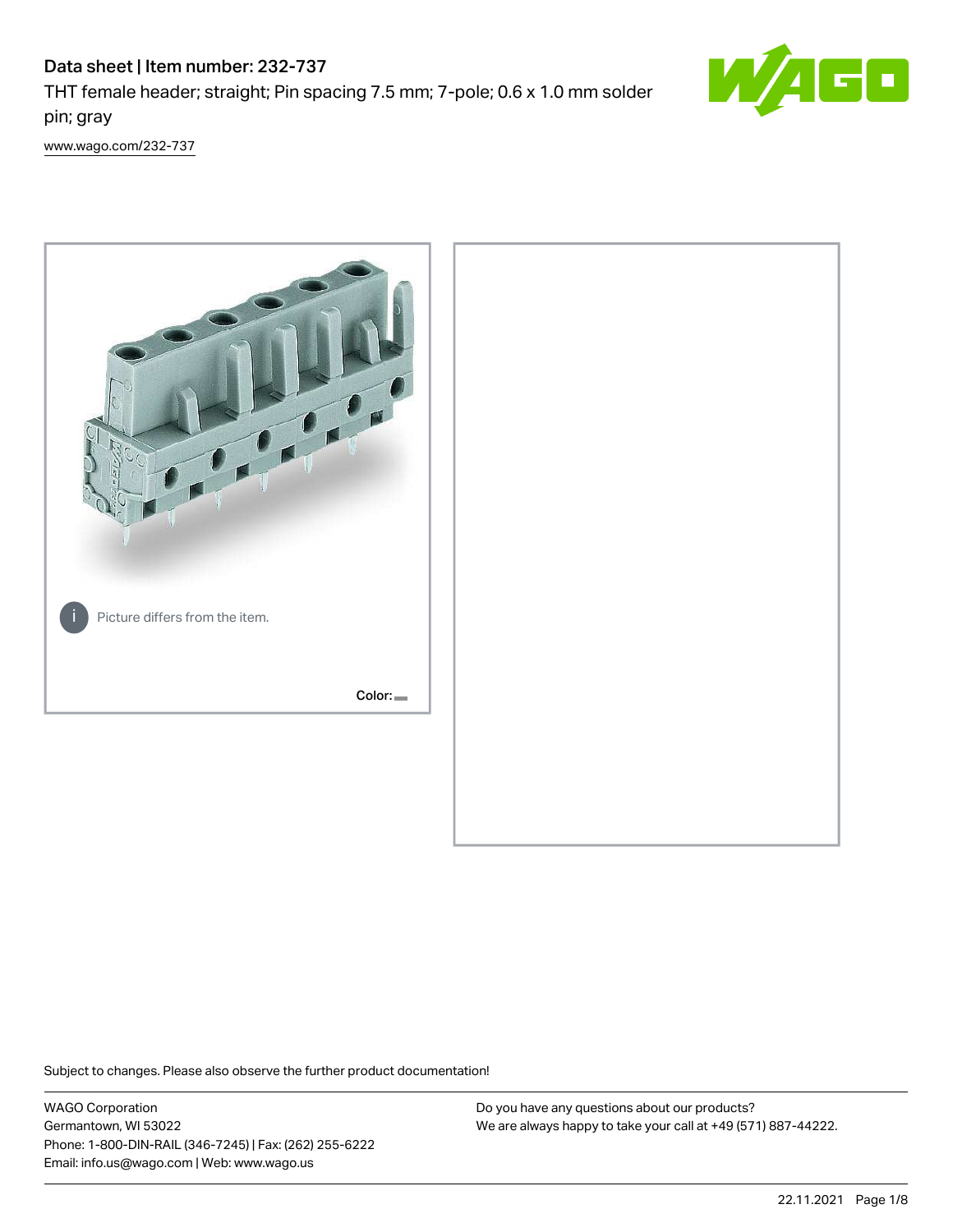[www.wago.com/232-737](http://www.wago.com/232-737)



Dimensions in mm

 $L =$  (pole no.  $-1$ ) x pin spacing  $+5$  mm  $+ 1.5$  mm

2- to 3-pole female connectors – one latch only

#### Item description

- **Horizontal or vertical PCB mounting via straight or angled solder pins**
- For board-to-board and board-to-wire connections
- Touch-proof PCB outputs  $\blacksquare$
- $\blacksquare$ Easy-to-identify PCB inputs and outputs
- $\blacksquare$ With coding fingers

Subject to changes. Please also observe the further product documentation! Data

WAGO Corporation Germantown, WI 53022 Phone: 1-800-DIN-RAIL (346-7245) | Fax: (262) 255-6222 Email: info.us@wago.com | Web: www.wago.us

Do you have any questions about our products? We are always happy to take your call at +49 (571) 887-44222.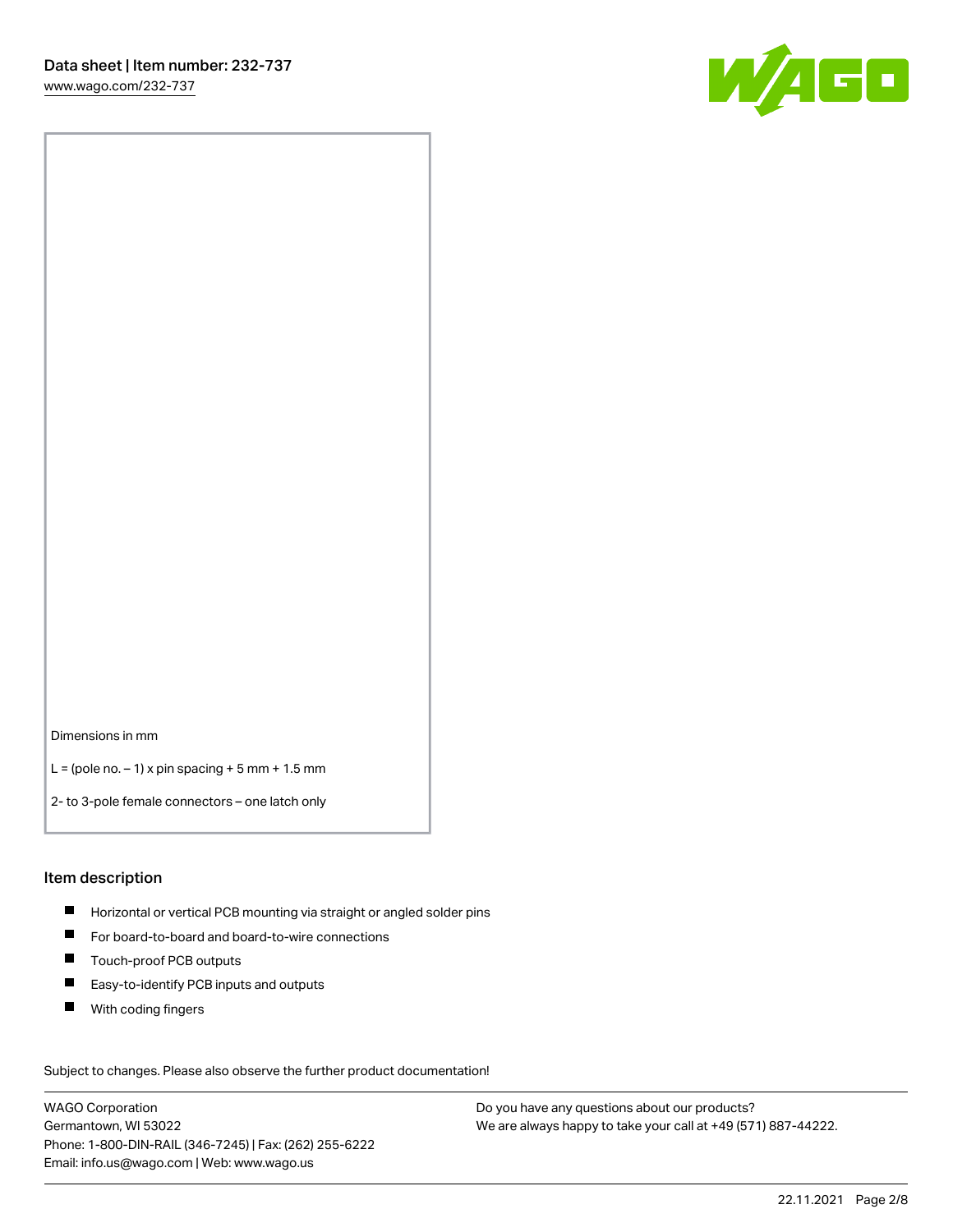[www.wago.com/232-737](http://www.wago.com/232-737)

Data Notes



| Safety information 1 | The <i>MCS – MULTI CONNECTION SYSTEM</i> includes connectors<br>without breaking capacity in accordance with DIN EN 61984. When<br>used as intended, these connectors must not be connected<br>/disconnected when live or under load. The circuit design should<br>ensure header pins, which can be touched, are not live when<br>unmated. |
|----------------------|--------------------------------------------------------------------------------------------------------------------------------------------------------------------------------------------------------------------------------------------------------------------------------------------------------------------------------------------|
| Variants:            | Other pole numbers<br>3.8 mm pin projection for male headers with straight solder pins<br>Gold-plated or partially gold-plated contact surfaces<br>Other versions (or variants) can be requested from WAGO Sales or<br>configured at https://configurator.wago.com/                                                                        |

### Electrical data

#### IEC Approvals

| Ratings per                 | IEC/EN 60664-1                                                        |
|-----------------------------|-----------------------------------------------------------------------|
| Rated voltage (III / 3)     | 500 V                                                                 |
| Rated surge voltage (III/3) | 6 kV                                                                  |
| Rated voltage (III/2)       | 630 V                                                                 |
| Rated surge voltage (III/2) | 6 kV                                                                  |
| Nominal voltage (II/2)      | 1000 V                                                                |
| Rated surge voltage (II/2)  | 6 kV                                                                  |
| Rated current               | 12A                                                                   |
| Legend (ratings)            | $(III / 2)$ $\triangle$ Overvoltage category III / Pollution degree 2 |

### UL Approvals

| Approvals per                  | UL 1059 |
|--------------------------------|---------|
| Rated voltage UL (Use Group B) | 300 V   |
| Rated current UL (Use Group B) | 15 A    |
| Rated voltage UL (Use Group D) | 300 V   |
| Rated current UL (Use Group D) | 10 A    |

# Ratings per UL

| Rated voltage UL 1977 | 600 V |
|-----------------------|-------|
| Rated current UL 1977 | 15 A  |

Subject to changes. Please also observe the further product documentation!

| <b>WAGO Corporation</b>                                | Do you have any questions about our products?                 |
|--------------------------------------------------------|---------------------------------------------------------------|
| Germantown, WI 53022                                   | We are always happy to take your call at +49 (571) 887-44222. |
| Phone: 1-800-DIN-RAIL (346-7245)   Fax: (262) 255-6222 |                                                               |
| Email: info.us@wago.com   Web: www.wago.us             |                                                               |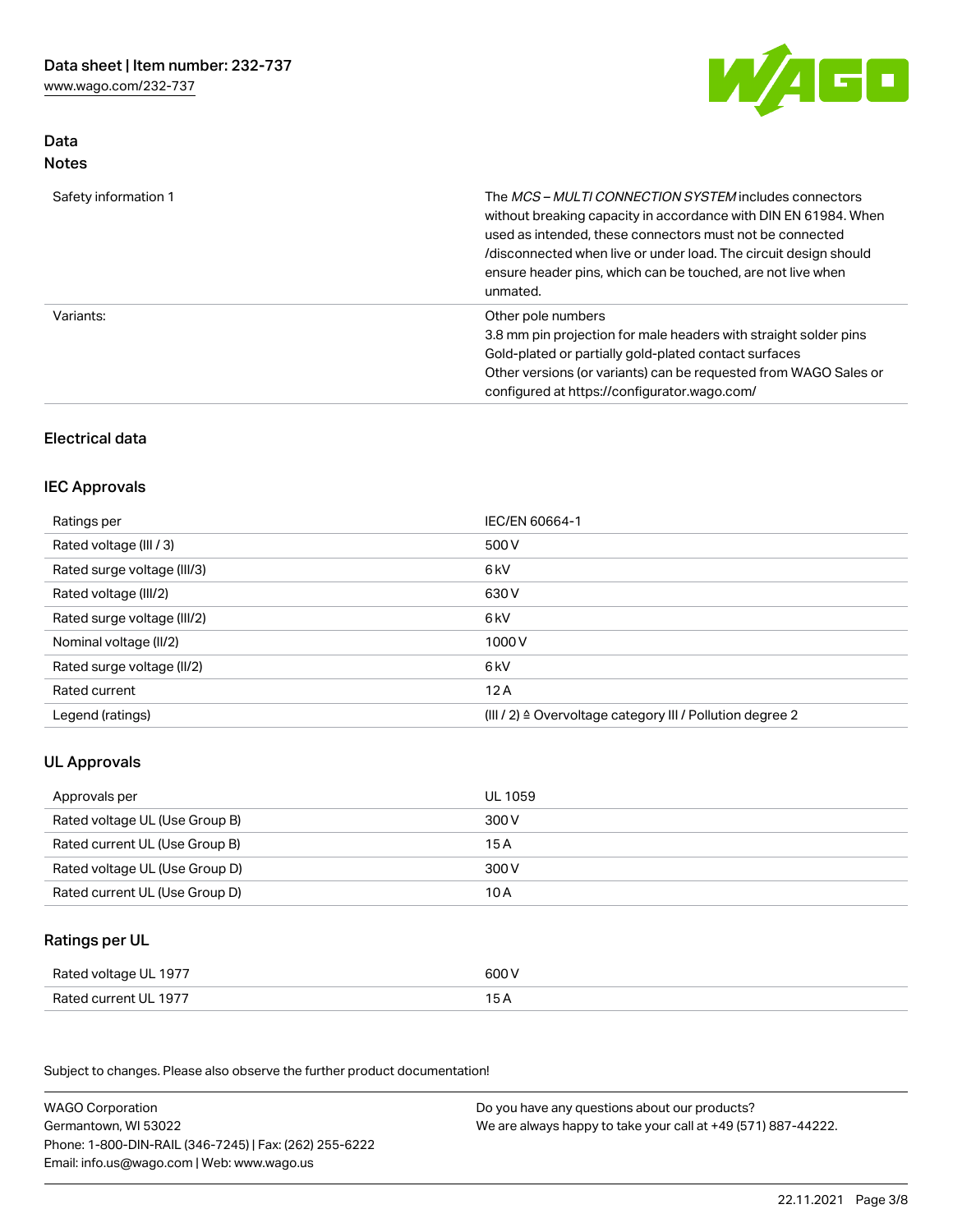# Data sheet | Item number: 232-737

[www.wago.com/232-737](http://www.wago.com/232-737)



### CSA Approvals

| Approvals per                   | CSA   |
|---------------------------------|-------|
| Rated voltage CSA (Use Group B) | 300 V |
| Rated current CSA (Use Group B) | 15 A  |
| Rated voltage CSA (Use Group D) | 300 V |
| Rated current CSA (Use Group D) | 10 A  |

### Connection data

| Total number of potentials |  |
|----------------------------|--|
| Number of connection types |  |
| Number of levels           |  |

#### Connection 1

| Number of poles |  |
|-----------------|--|
|-----------------|--|

# Physical data

| Pin spacing                          | 7.5 mm / 0.295 inch   |
|--------------------------------------|-----------------------|
| Width                                | 51.5 mm / 2.028 inch  |
| Height                               | 23.25 mm / 0.915 inch |
| Height from the surface              | 18.25 mm / 0.719 inch |
| Depth                                | 11.6 mm / 0.457 inch  |
| Solder pin length                    | $5 \,\mathrm{mm}$     |
| Solder pin dimensions                | $0.6 \times 1$ mm     |
| Drilled hole diameter with tolerance | $1.3$ $(+0.1)$ mm     |

### Plug-in connection

| Contact type (pluggable connector) | Female header |
|------------------------------------|---------------|
| Connector (connection type)        | for PCB       |
| Mismating protection               | No            |
| Mating direction to the PCB        | $90^{\circ}$  |
| Locking of plug-in connection      | Without       |

#### PCB contact

| PCB Contact            | THT                                        |
|------------------------|--------------------------------------------|
| Solder pin arrangement | over the entire female connector (in-line) |

Subject to changes. Please also observe the further product documentation!

| <b>WAGO Corporation</b>                                | Do you have any questions about our products?                 |
|--------------------------------------------------------|---------------------------------------------------------------|
| Germantown, WI 53022                                   | We are always happy to take your call at +49 (571) 887-44222. |
| Phone: 1-800-DIN-RAIL (346-7245)   Fax: (262) 255-6222 |                                                               |
| Email: info.us@wago.com   Web: www.wago.us             |                                                               |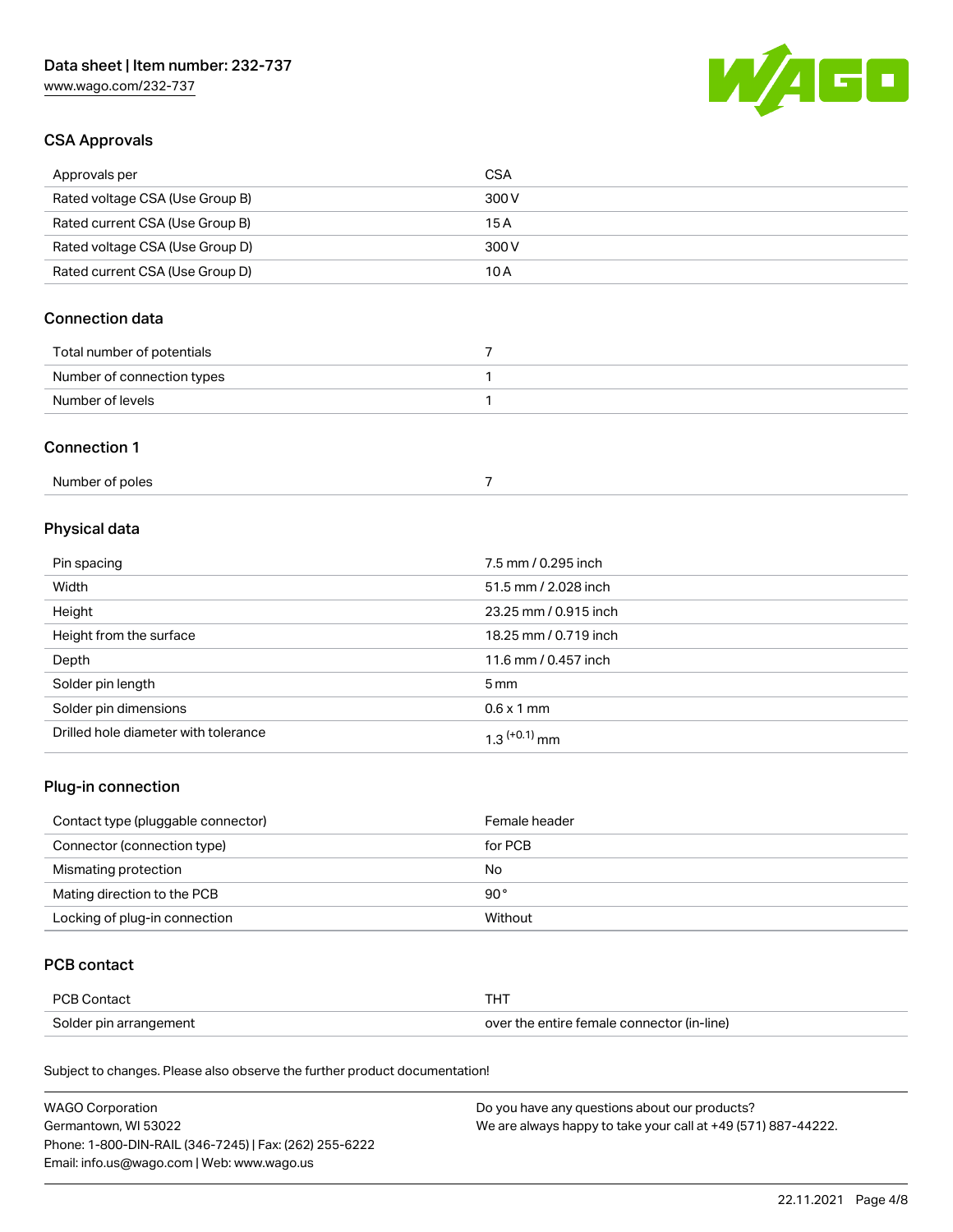[www.wago.com/232-737](http://www.wago.com/232-737)

Number of solder pins per potential 1



#### Material data

| Color                       | gray             |
|-----------------------------|------------------|
| Material group              |                  |
| Insulation material         | Polyamide (PA66) |
| Flammability class per UL94 | V <sub>0</sub>   |
| Contact material            | Copper alloy     |
| Contact plating             | tin-plated       |
| Fire load                   | 0.151 MJ         |
| Weight                      | 7.7g             |

#### Environmental requirements

| Limit temperature range<br>. | . +85 °C<br>-60 |  |
|------------------------------|-----------------|--|
|------------------------------|-----------------|--|

### Commercial data

| Product Group         | 3 (Multi Conn. System) |
|-----------------------|------------------------|
| PU (SPU)              | 50 Stück               |
| Packaging type        | box                    |
| Country of origin     | <b>DE</b>              |
| <b>GTIN</b>           | 4044918625913          |
| Customs tariff number | 8536694040             |

### Approvals / Certificates

#### Country specific Approvals

| Logo                | Approval                                            | <b>Additional Approval Text</b> | Certificate<br>name |
|---------------------|-----------------------------------------------------|---------------------------------|---------------------|
|                     | CВ<br>DEKRA Certification B.V.                      | IEC 61984                       | NL-39756            |
| EMA<br><b>INEUR</b> | <b>KEMA/KEUR</b><br><b>DEKRA Certification B.V.</b> | EN 61984                        | 2190761.01          |

#### Ship Approvals

| Logo | Approval                    | Additional Approval Text | Certificate<br>name |
|------|-----------------------------|--------------------------|---------------------|
|      | <b>ABS</b>                  | -                        | 19-                 |
|      | American Bureau of Shipping |                          | HG15869876-         |

Subject to changes. Please also observe the further product documentation!

WAGO Corporation Germantown, WI 53022 Phone: 1-800-DIN-RAIL (346-7245) | Fax: (262) 255-6222 Email: info.us@wago.com | Web: www.wago.us Do you have any questions about our products? We are always happy to take your call at +49 (571) 887-44222.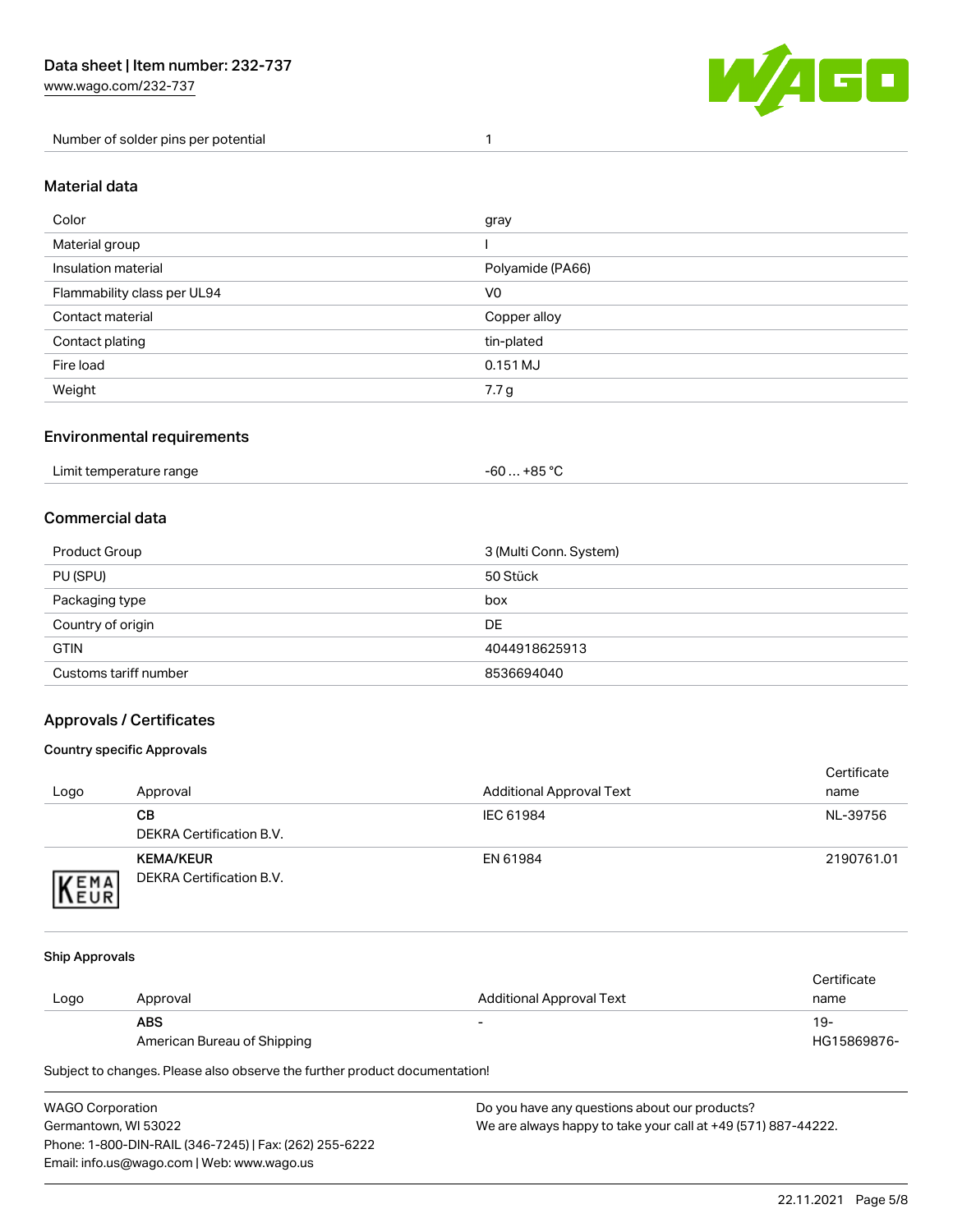

PDA

| <b>CONTRACTOR</b> |                                        |           |               |
|-------------------|----------------------------------------|-----------|---------------|
|                   | <b>DNV GL</b>                          | EN 60998  | TAE000016Z    |
|                   | Det Norske Veritas, Germanischer Lloyd |           |               |
| THE APPROVA       | <b>LR</b><br>Lloyds Register           | IEC 61984 | 96/20035 (E5) |

#### UL-Approvals

| Logo                       | Approval                                    | <b>Additional Approval Text</b> | Certificate<br>name |
|----------------------------|---------------------------------------------|---------------------------------|---------------------|
| $\boldsymbol{\mathcal{P}}$ | <b>UR</b><br>Underwriters Laboratories Inc. | <b>UL 1059</b>                  | E45172              |
| 8                          | <b>UR</b><br>Underwriters Laboratories Inc. | <b>UL 1977</b>                  | E45171              |

# **Counterpart**

| ltem no.731-607<br>1-conductor male connector; CAGE CLAMP®; 2.5 mm <sup>2</sup> ; Pin spacing 7.5 mm; 7-pole; 2,50 mm <sup>2</sup> ; gray                               | www.wago.com/731-607                 |
|-------------------------------------------------------------------------------------------------------------------------------------------------------------------------|--------------------------------------|
| Item no.731-607/019-000<br>1-conductor male connector; CAGE CLAMP®; 2.5 mm <sup>2</sup> ; Pin spacing 7.5 mm; 7-pole; clamping collar;<br>$2,50$ mm <sup>2</sup> ; gray | www.wago.com/731-607<br>$/019 - 000$ |

#### Optional accessories

Testing accessories

| Testing accessories | Item no.: 210-136<br>Test plug; 2 mm Ø; with 500 mm cable                                                                    | www.wago.com/210-136 |
|---------------------|------------------------------------------------------------------------------------------------------------------------------|----------------------|
|                     | Item no.: 231-662<br>Test plugs for female connectors; for 7.5 mm and 7.62 mm pin spacing; 2,50 mm <sup>2</sup> ; light gray | www.wago.com/231-662 |

Subject to changes. Please also observe the further product documentation!

| <b>WAGO Corporation</b>                                | Do you have any questions about our products?                 |
|--------------------------------------------------------|---------------------------------------------------------------|
| Germantown, WI 53022                                   | We are always happy to take your call at +49 (571) 887-44222. |
| Phone: 1-800-DIN-RAIL (346-7245)   Fax: (262) 255-6222 |                                                               |
| Email: info.us@wago.com   Web: www.wago.us             |                                                               |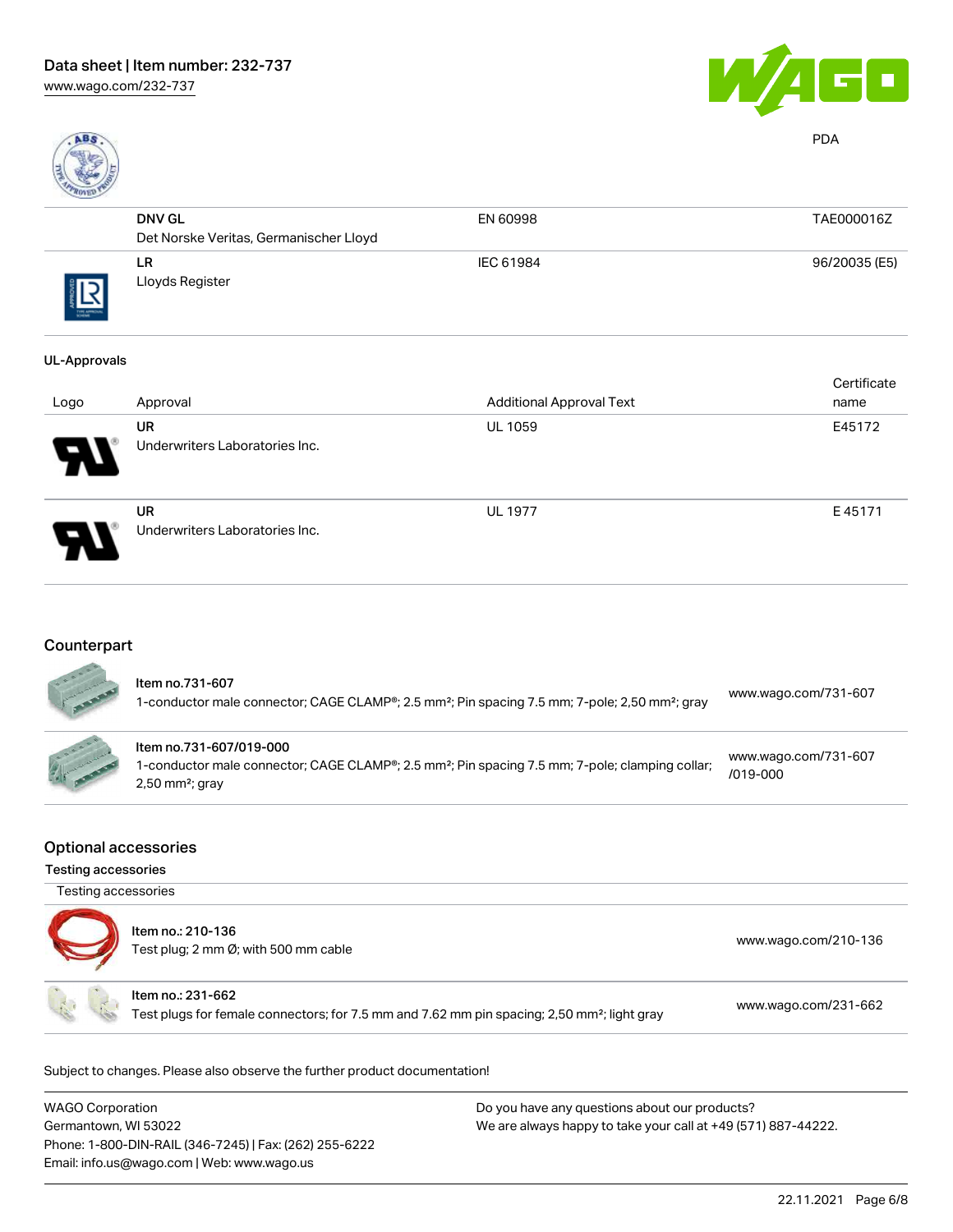

### Downloads Documentation

| <b>Additional Information</b>                                                                                                                                          |            |               |          |
|------------------------------------------------------------------------------------------------------------------------------------------------------------------------|------------|---------------|----------|
| Technical explanations                                                                                                                                                 | 2019 Apr 3 | pdf<br>2.0 MB | Download |
| <b>CAD files</b>                                                                                                                                                       |            |               |          |
| CAD data                                                                                                                                                               |            |               |          |
| 2D/3D Models 232-737                                                                                                                                                   |            | <b>URL</b>    | Download |
| <b>CAE</b> data                                                                                                                                                        |            |               |          |
| EPLAN Data Portal 232-737                                                                                                                                              |            | URL           | Download |
| ZUKEN Portal 232-737                                                                                                                                                   |            | <b>URL</b>    | Download |
| <b>PCB Design</b>                                                                                                                                                      |            |               |          |
| Symbol and Footprint 232-737                                                                                                                                           |            | URL           | Download |
| CAx data for your PCB design, consisting of "schematic symbols and PCB footprints",<br>allow easy integration of the WAGO component into your development environment. |            |               |          |
| Supported formats:                                                                                                                                                     |            |               |          |
| Accel EDA 14 & 15<br>ш                                                                                                                                                 |            |               |          |
| ш<br>Altium 6 to current version                                                                                                                                       |            |               |          |
| ш<br>Cadence Allegro                                                                                                                                                   |            |               |          |
| DesignSpark                                                                                                                                                            |            |               |          |
| ш<br>Eagle Libraries                                                                                                                                                   |            |               |          |
| ш<br>KiCad                                                                                                                                                             |            |               |          |
| Mentor Graphics BoardStation                                                                                                                                           |            |               |          |
| Mentor Graphics Design Architect<br>ш                                                                                                                                  |            |               |          |
| Mentor Graphics Design Expedition 99 and 2000                                                                                                                          |            |               |          |
| Ш<br>OrCAD 9.X PCB and Capture                                                                                                                                         |            |               |          |
| PADS PowerPCB 3, 3.5, 4.X, and 5.X<br>ш                                                                                                                                |            |               |          |
| ш<br>PADS PowerPCB and PowerLogic 3.0                                                                                                                                  |            |               |          |
| Ш<br>PCAD 2000, 2001, 2002, 2004, and 2006                                                                                                                             |            |               |          |
| ш<br>Pulsonix 8.5 or newer                                                                                                                                             |            |               |          |
| <b>STL</b><br>Ш                                                                                                                                                        |            |               |          |
|                                                                                                                                                                        |            |               |          |

Subject to changes. Please also observe the further product documentation!

WAGO Corporation Germantown, WI 53022 Phone: 1-800-DIN-RAIL (346-7245) | Fax: (262) 255-6222 Email: info.us@wago.com | Web: www.wago.us

Do you have any questions about our products? We are always happy to take your call at +49 (571) 887-44222.